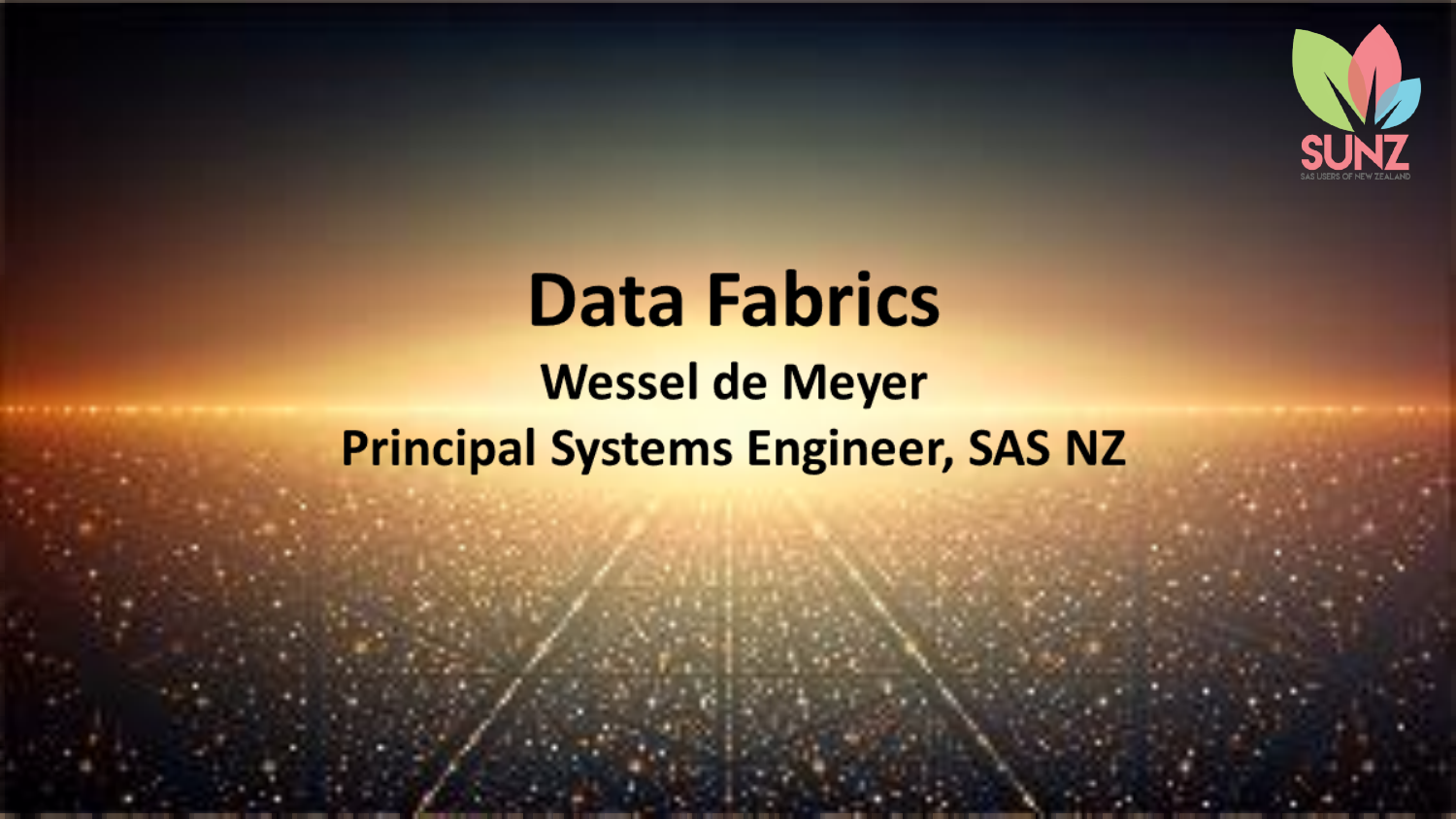### The Evolution of the Data Landscape

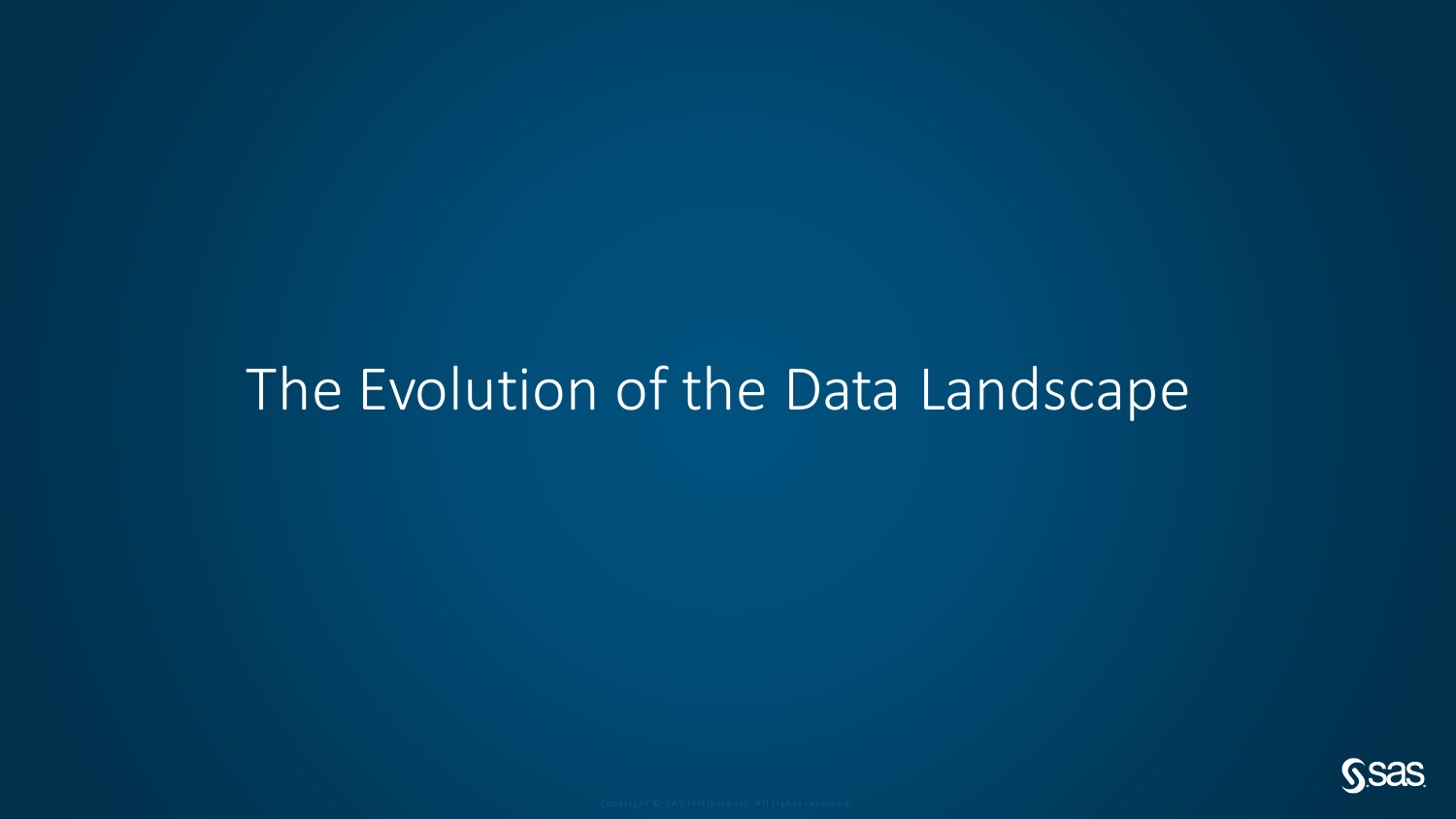

| 1960 |            | 1970           | 1980 |                  | 1990                 | 2000              | 2010            | Today                     |
|------|------------|----------------|------|------------------|----------------------|-------------------|-----------------|---------------------------|
|      |            |                |      |                  |                      |                   |                 |                           |
|      | <b>IDS</b> | System R (SQL) |      | <b>Informix</b>  | <b>JADE</b>          | Hadoop            |                 | Hortonworks, Cloudera,    |
|      | <b>IMS</b> | Ingres         |      | DB <sub>2</sub>  | <b>InterSystems</b>  | Cloudera          |                 | MapR, Snowflake, S3,      |
|      |            | Oracle         |      | Sybase ASE       | Versant              | <b>MapR</b>       |                 | MariaDB, Amazon Redshift, |
|      |            |                |      | Teradata         | <b>Informix</b>      | MongoDB           | <b>DynamoDB</b> |                           |
|      |            |                |      | <b>Red Brick</b> | DB <sub>2</sub>      | Exadata           |                 | DocumentDB, Amazon        |
|      |            |                |      |                  | Oracle               | Netezza           |                 | Neptune, Amazon           |
|      |            |                |      |                  | <b>MS SQL Server</b> | <b>HP Neoview</b> |                 | Timestream, Oracle, DB2,  |
|      |            |                |      |                  | <b>MySQL</b>         | Greenplum         |                 | ArongoDB, MS Azure Sql    |
|      |            |                |      |                  | PostgreSQL           |                   |                 | Server, PostreSQL, MySQL, |

**SSAS** 

Neo4J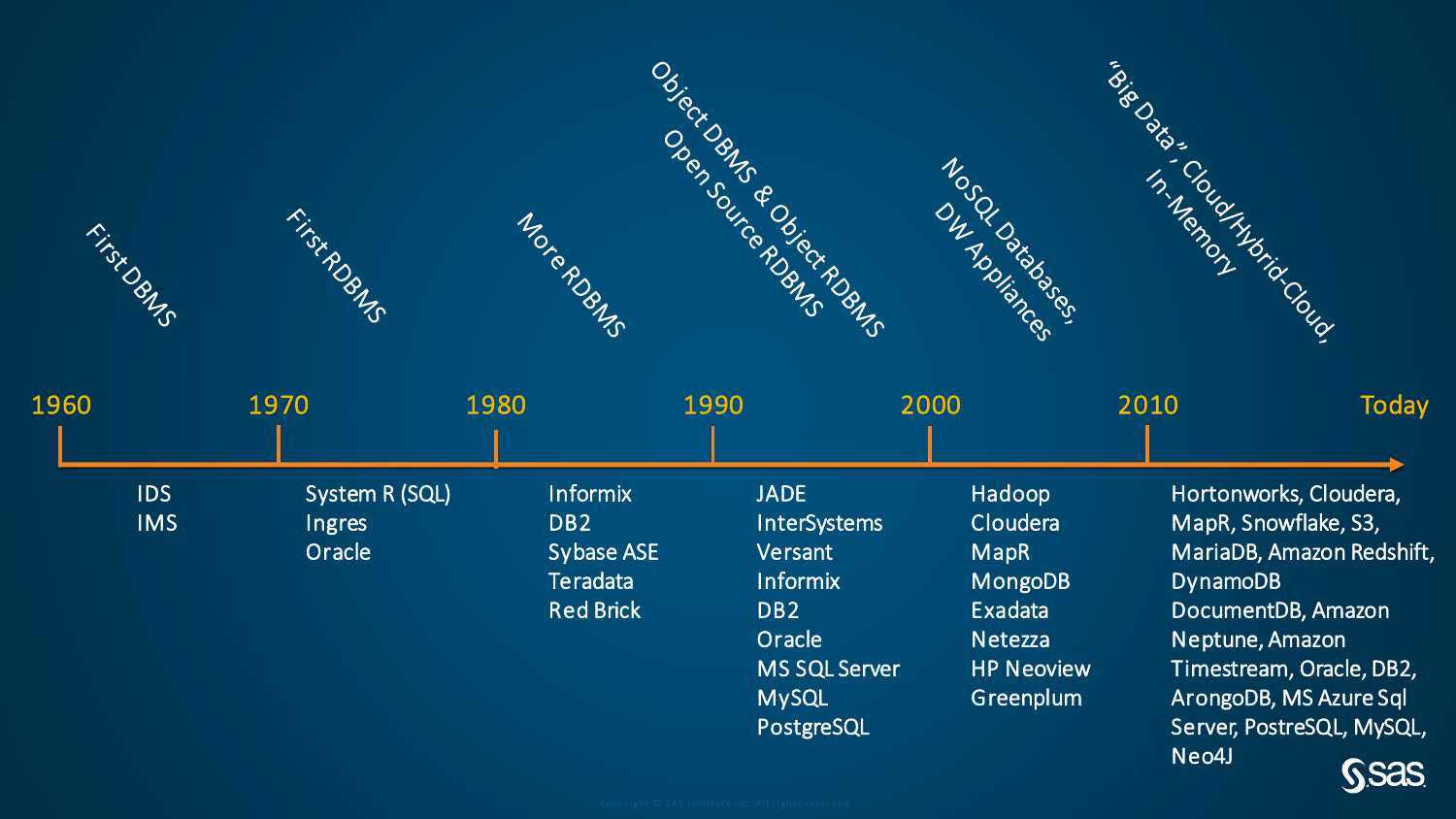

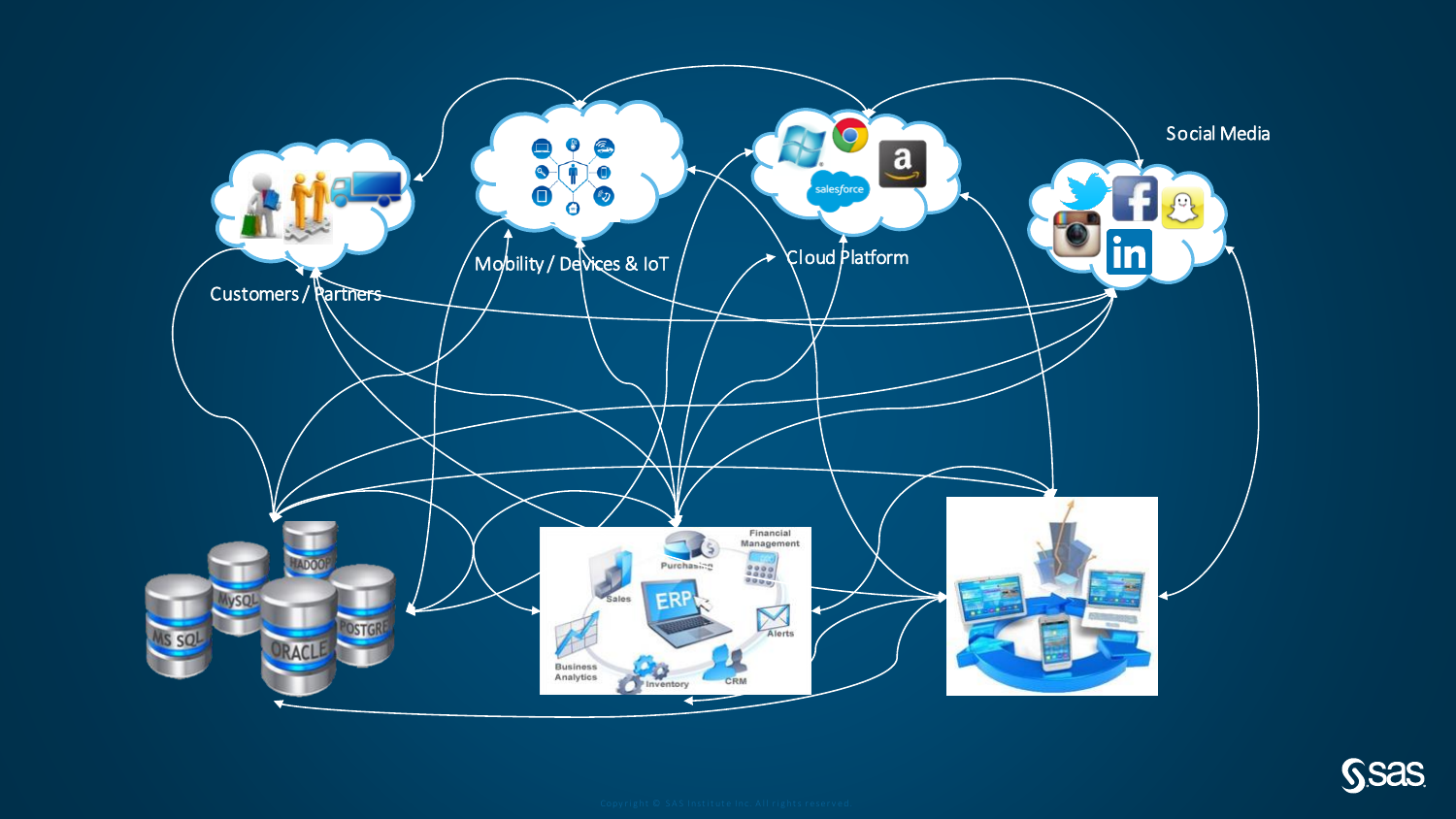#### An evolving Data Landscape introduces challenges



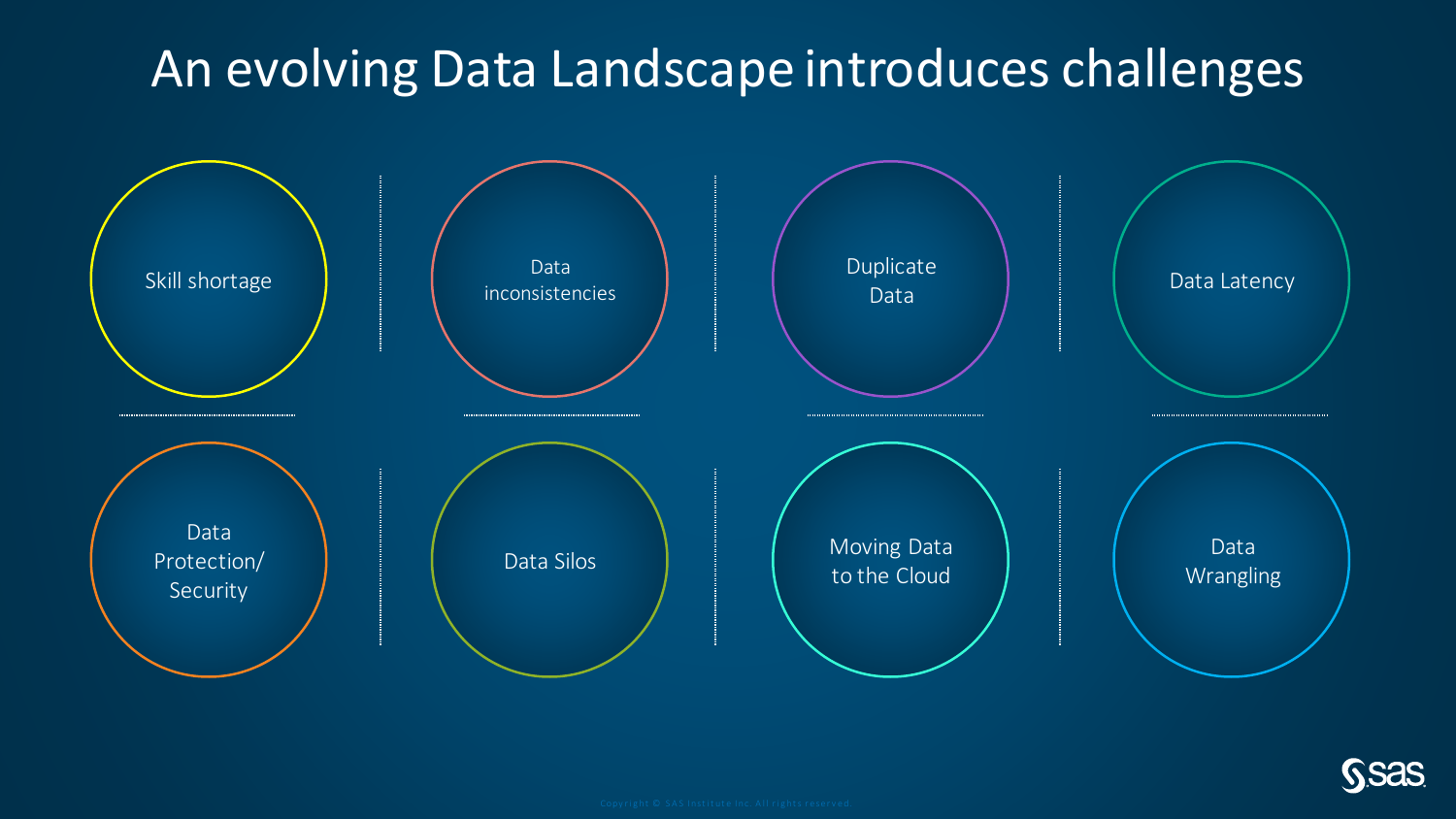# What is a Data Fabric?

"Data Fabric is an architecture and set of data services that provide consistent capabilities across a choice of endpoints spanning on-premises and multiple cloud environments"

- NetApp

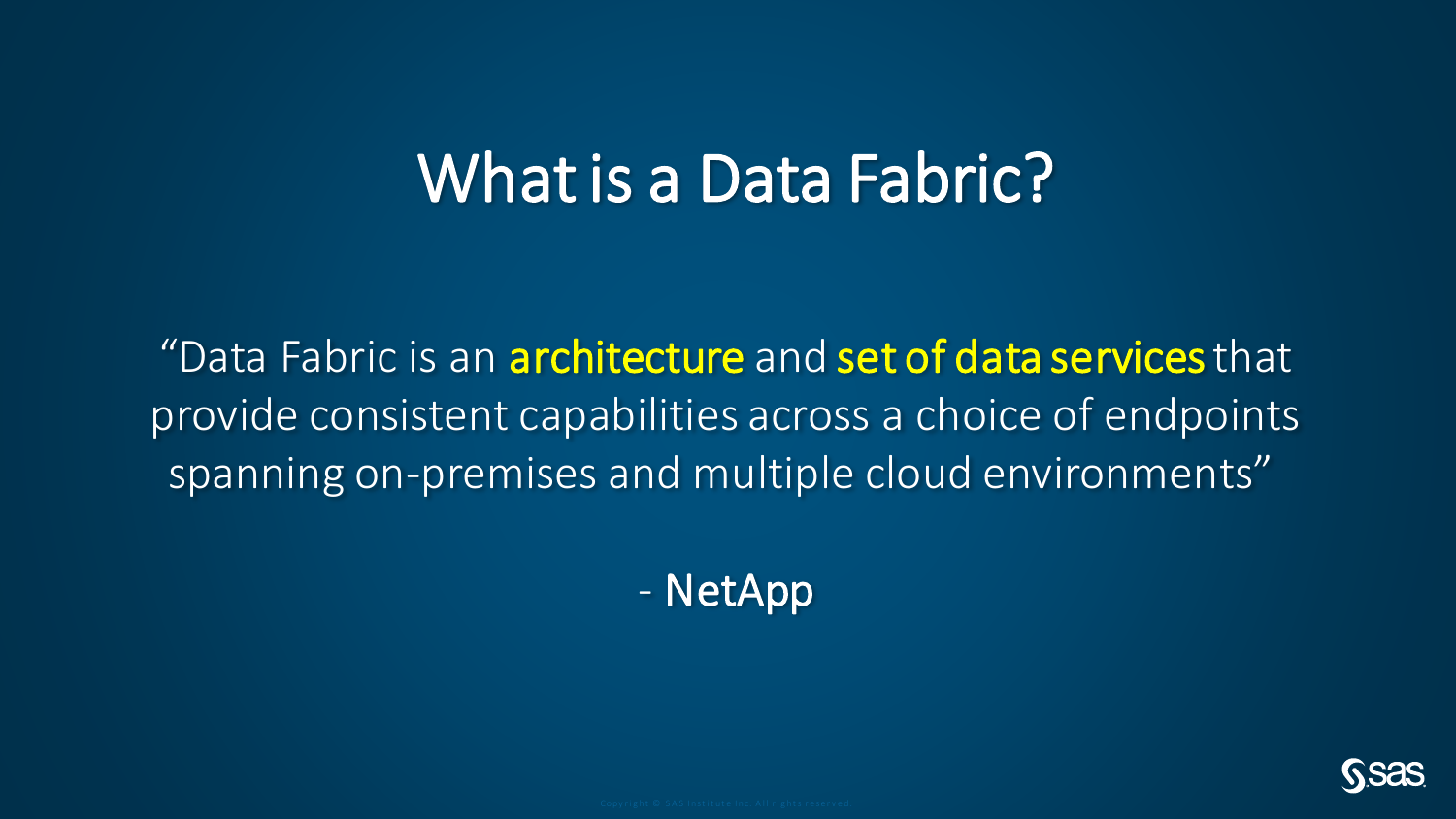# What is a Data Fabric?

"Data fabric is a combination of **architecture** and **technology** that is designed to ease the complexities of managing many different kinds of data, using multiple database management systems, and deployed across a variety of platforms"

#### - Eckerson Group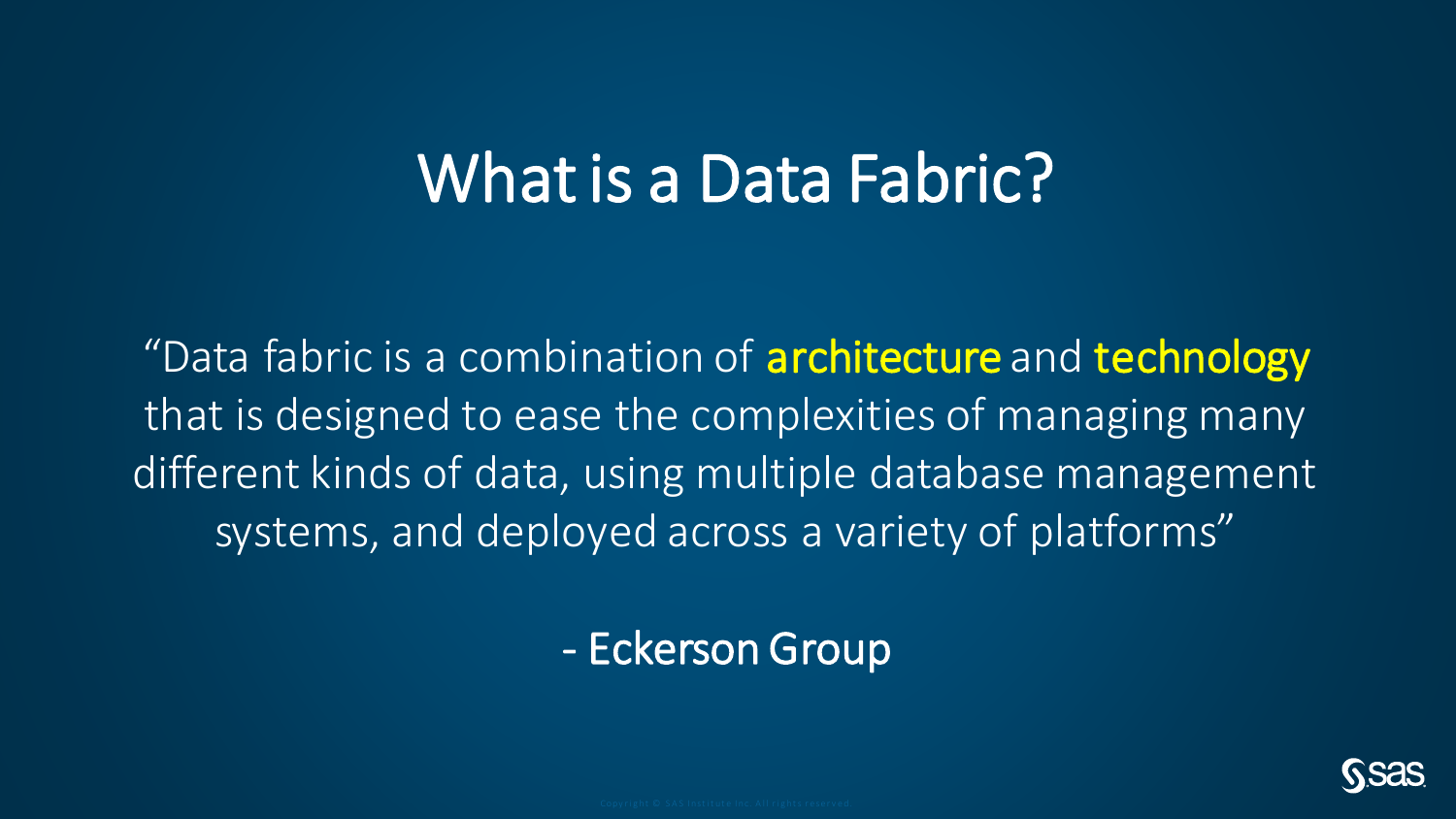# What is a Big Data Fabric?

"Big data fabric is an emerging platform which accelerates business insights "by automating ingestion, curation, discovery, preparation and integration from data silos"

- Forrester Research

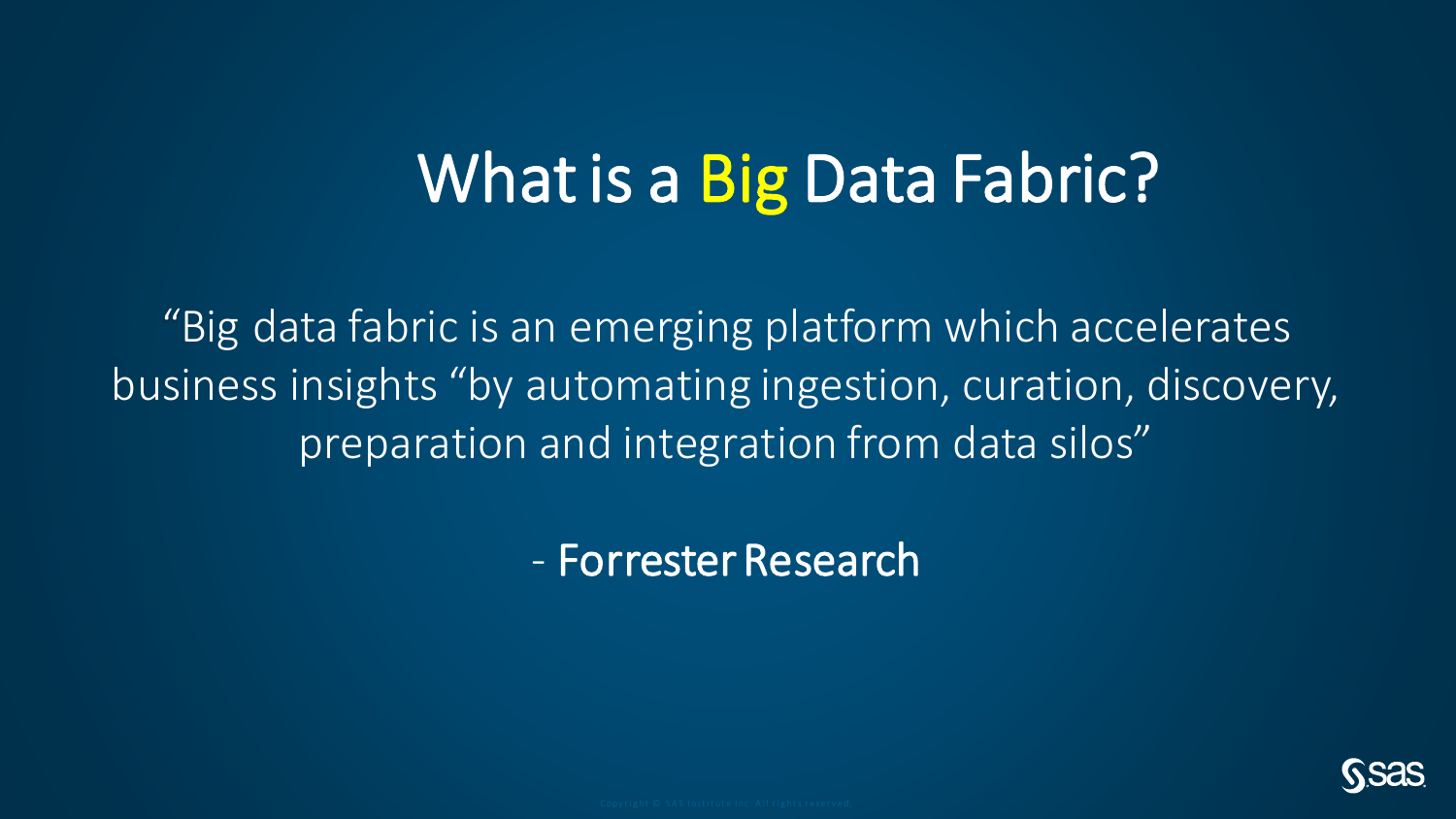## Why Data "Fabric"? Fabrics are interconnected structures where multiple nodes appear as a single logical unit

### What makes up a Data Fabric? 1. Technology / Data Services 2. Architecture

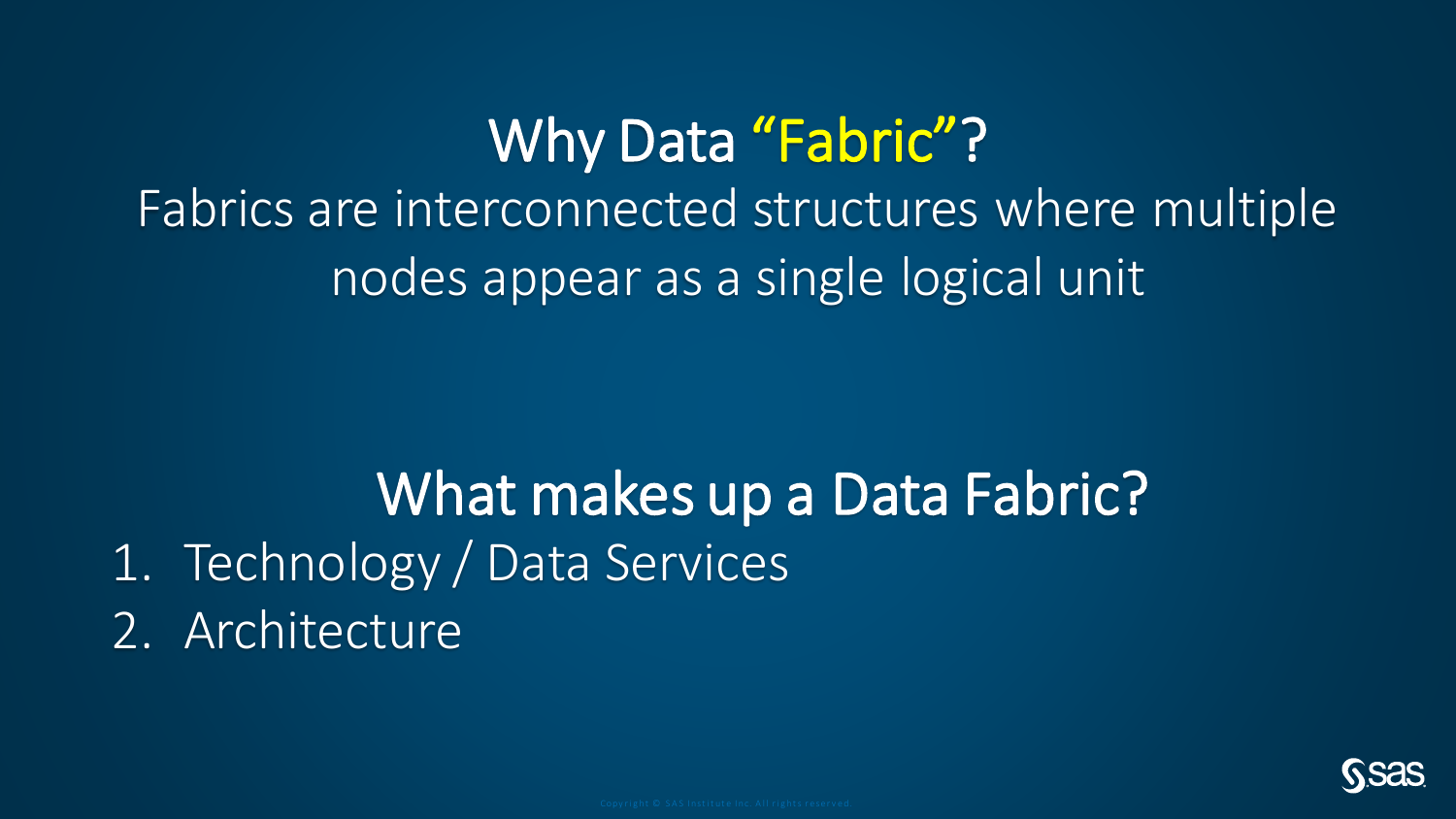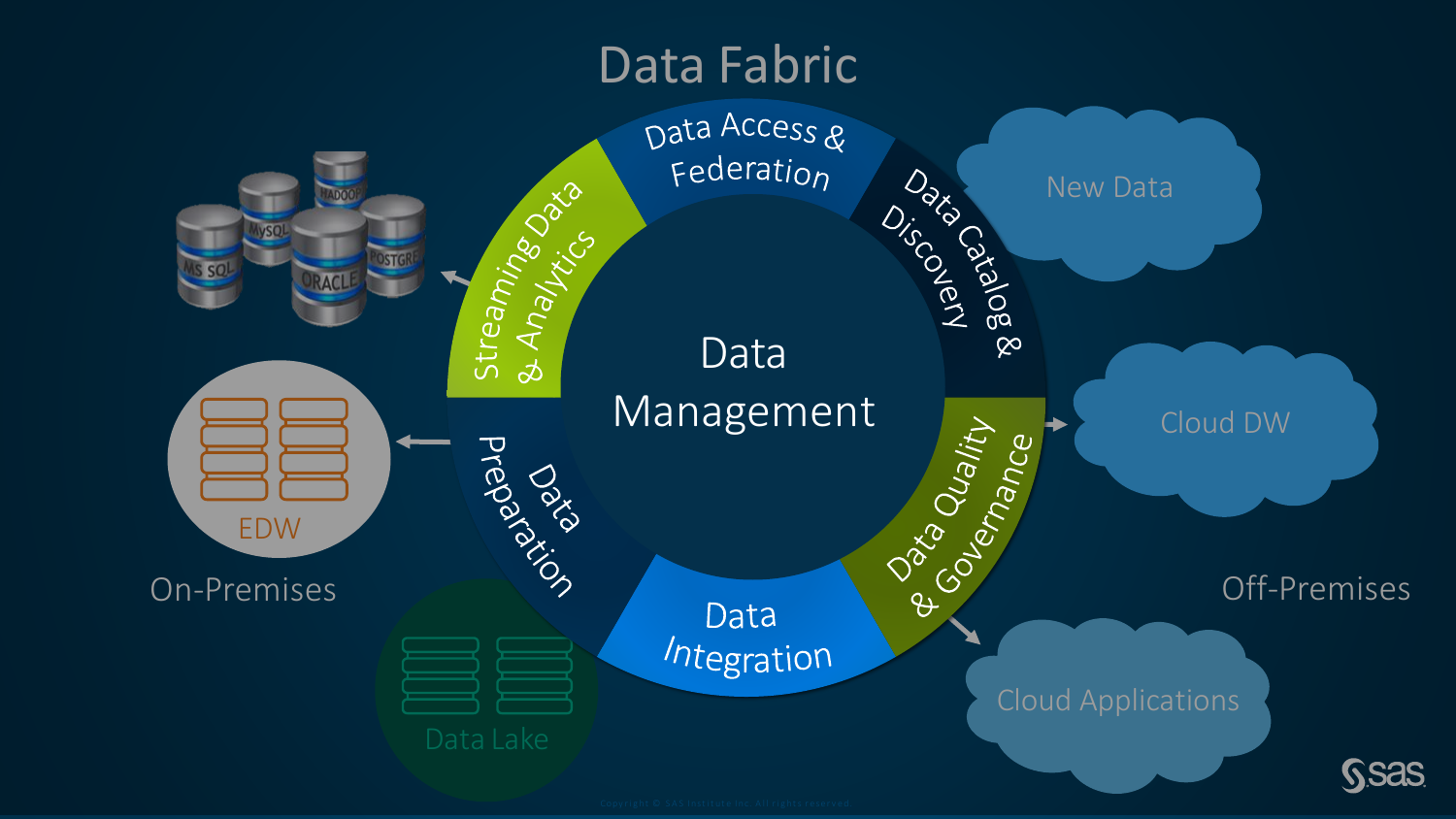#### Forrester Data Fabric Reference Architecture

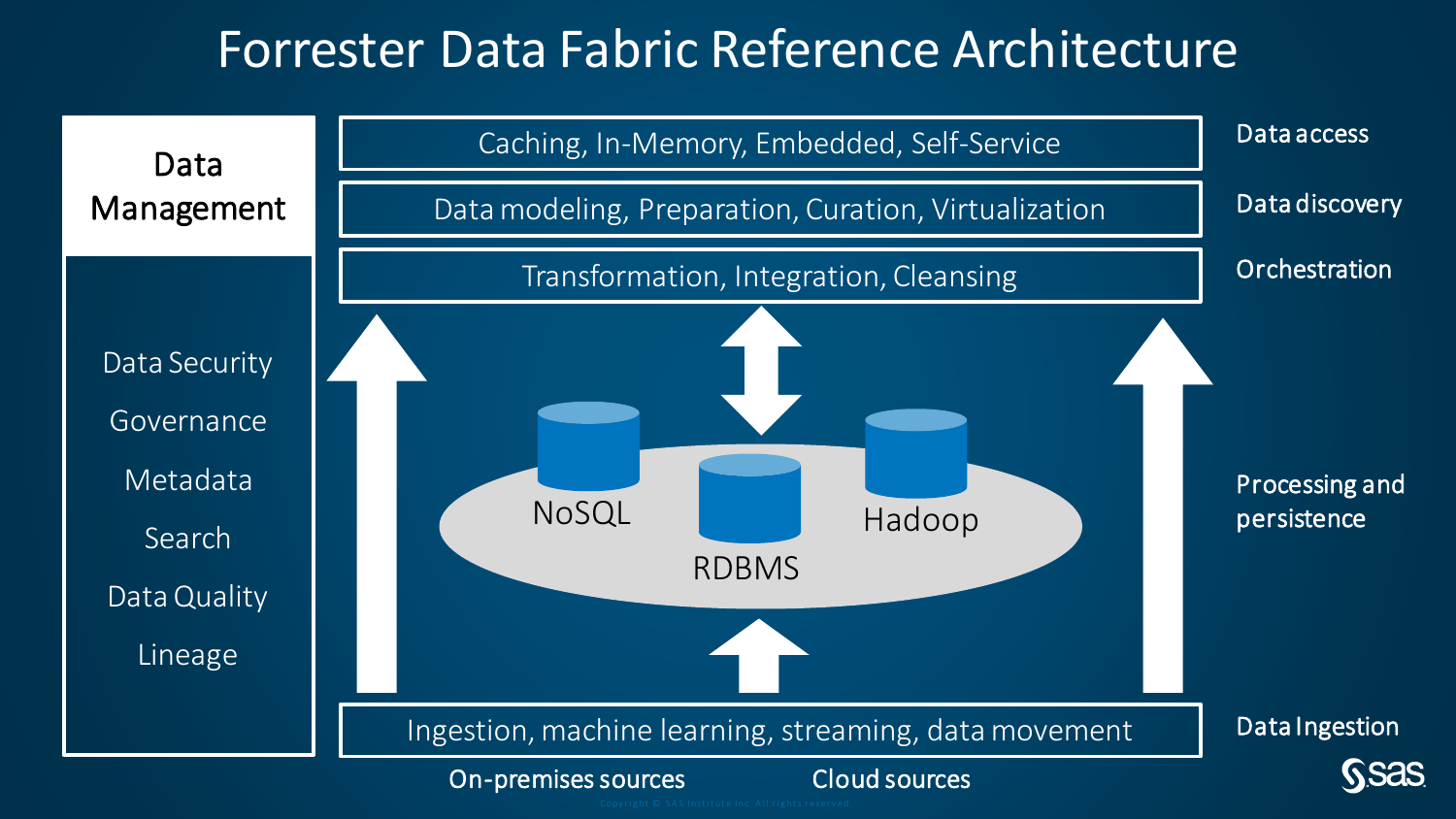### Data Scientists

### **Challenges**

- Understanding what data is available
- Getting access
- Putting the data to use
	- Data preparation
	- Analytics
	- Decisioning
- Connected, always-on data

*"Is this the best data available?"*

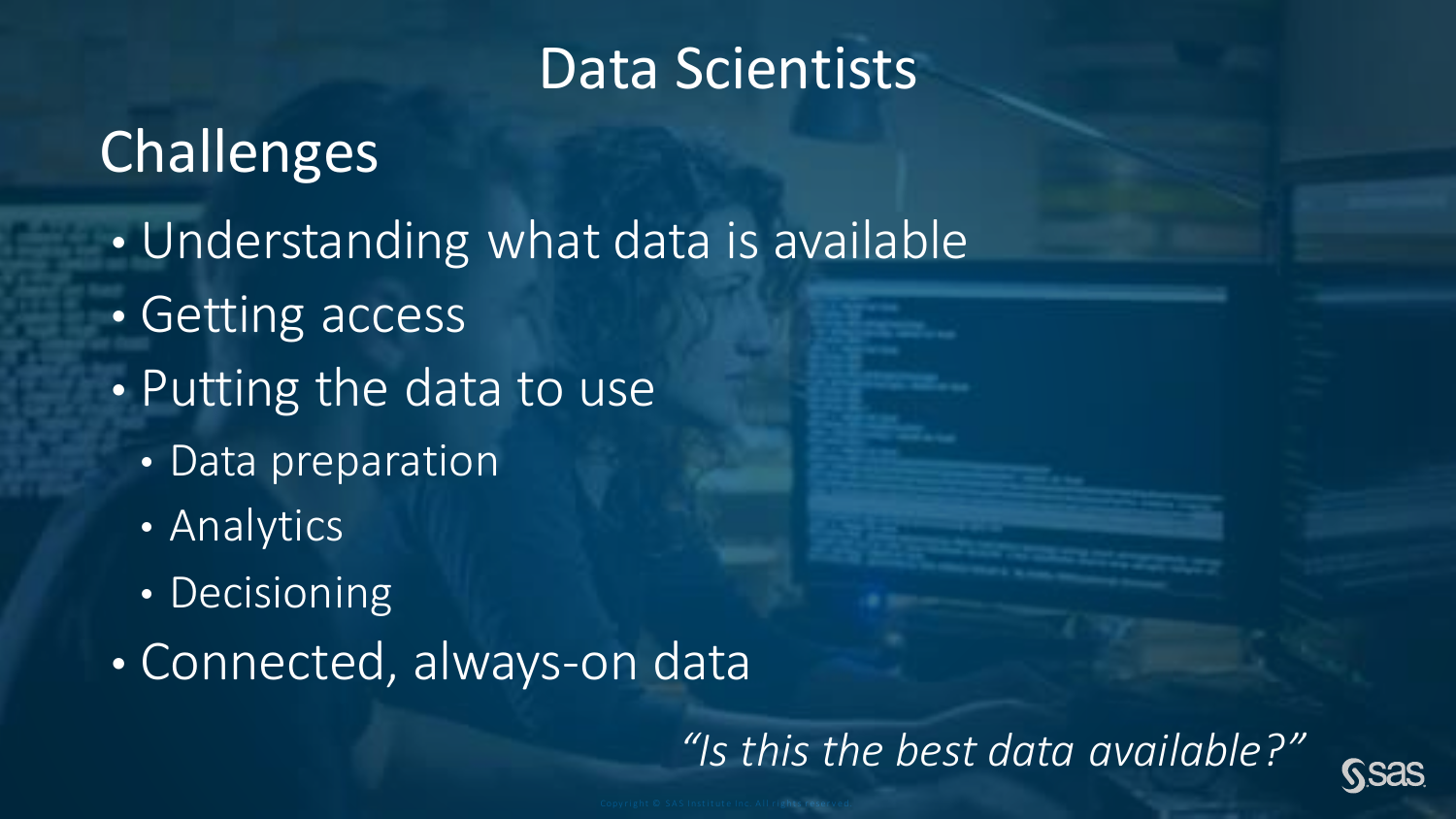#### Data Engineers

### Challenges

- Modernize & simplify data infrastructure
- Optimize use of storage & compute
- Leverage new technologies
- Safe movement of data to the cloud

*"We can make this run faster"*

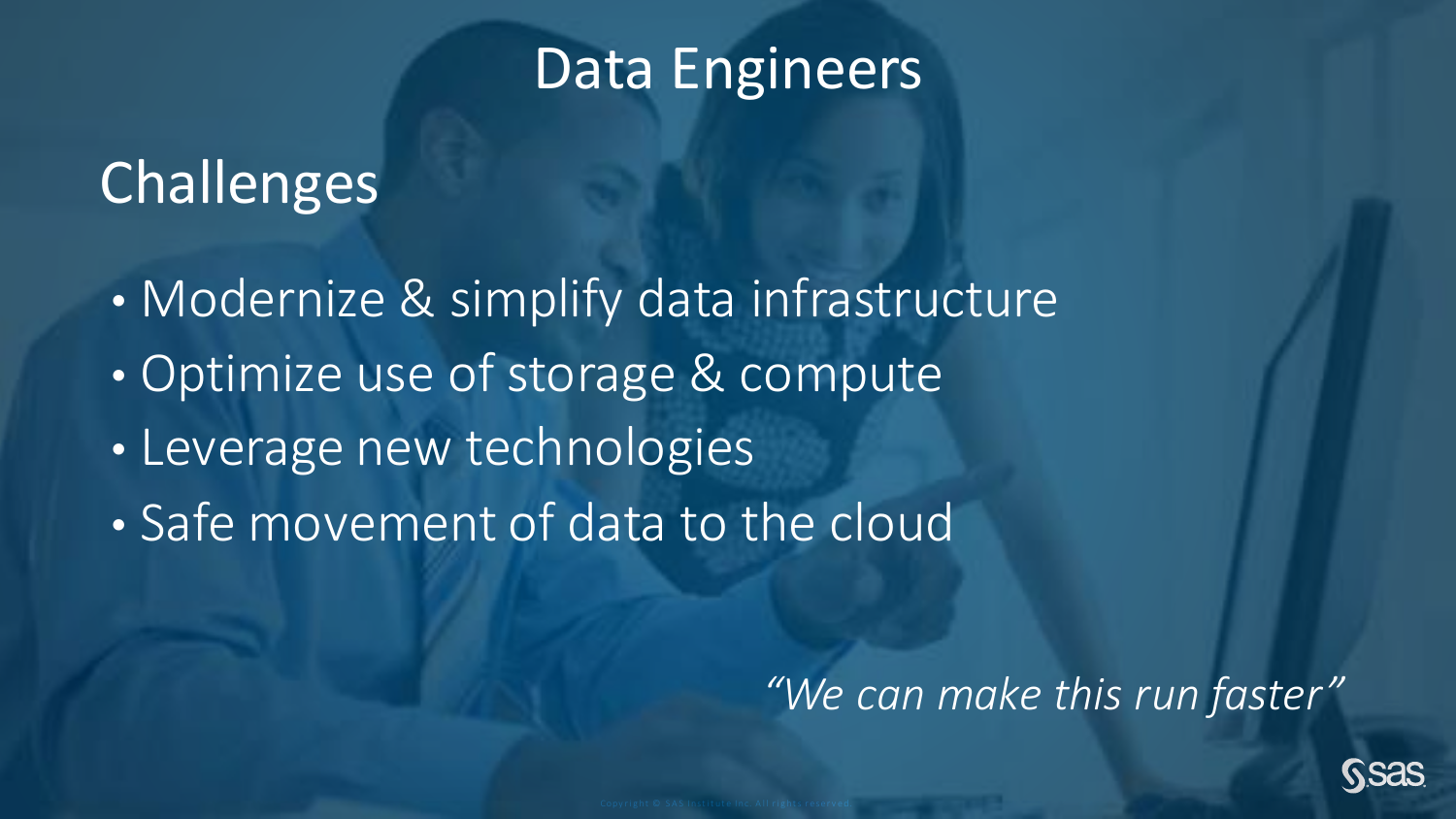### CIO and CDO

## **Challenges**

- Simplify and Modernize Data infrastructure
- Protect the data
- Compliance
- Data Governance
- Reduce Infrastructure Costs

#### *"Data is secure and protected"*

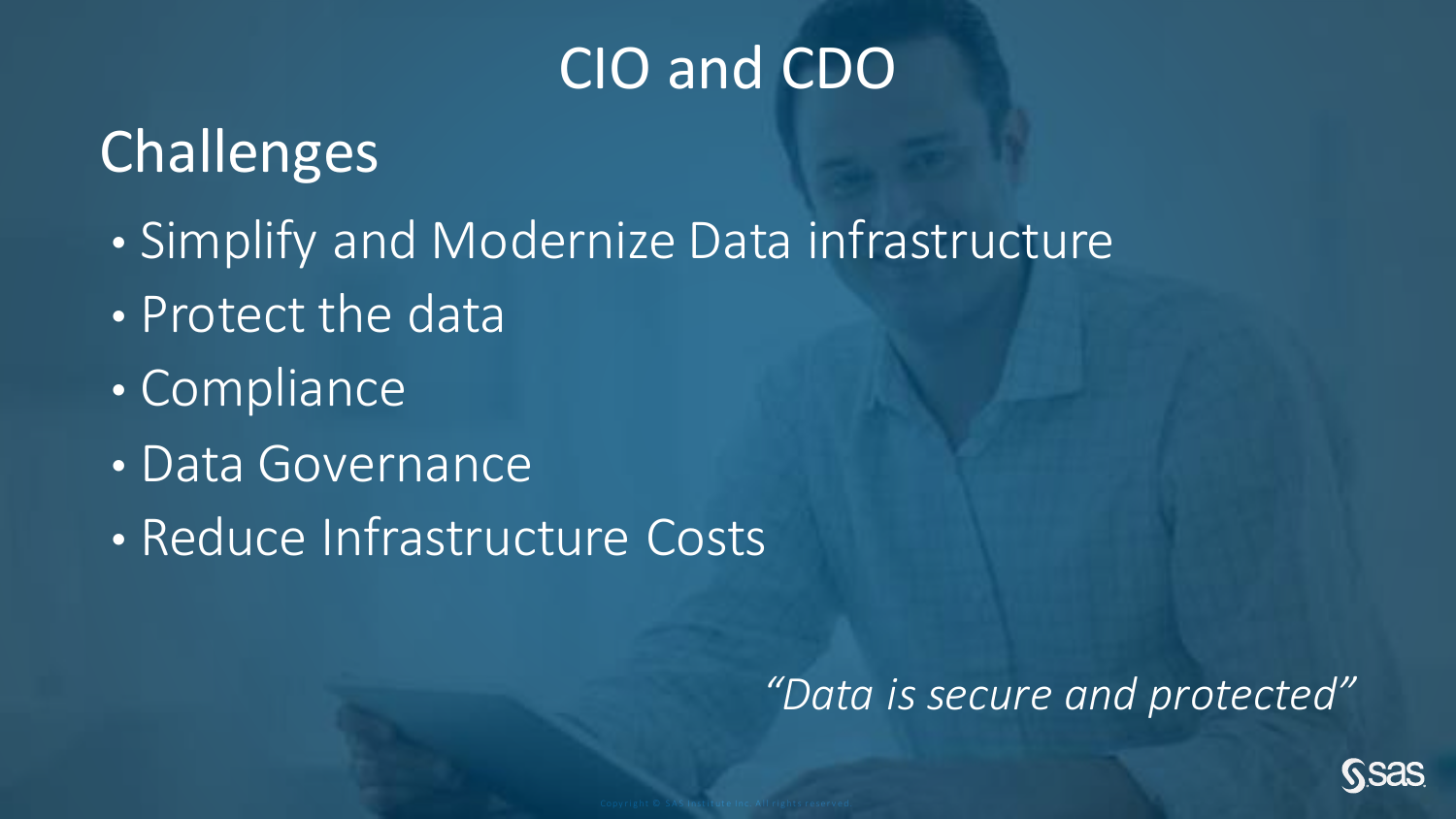